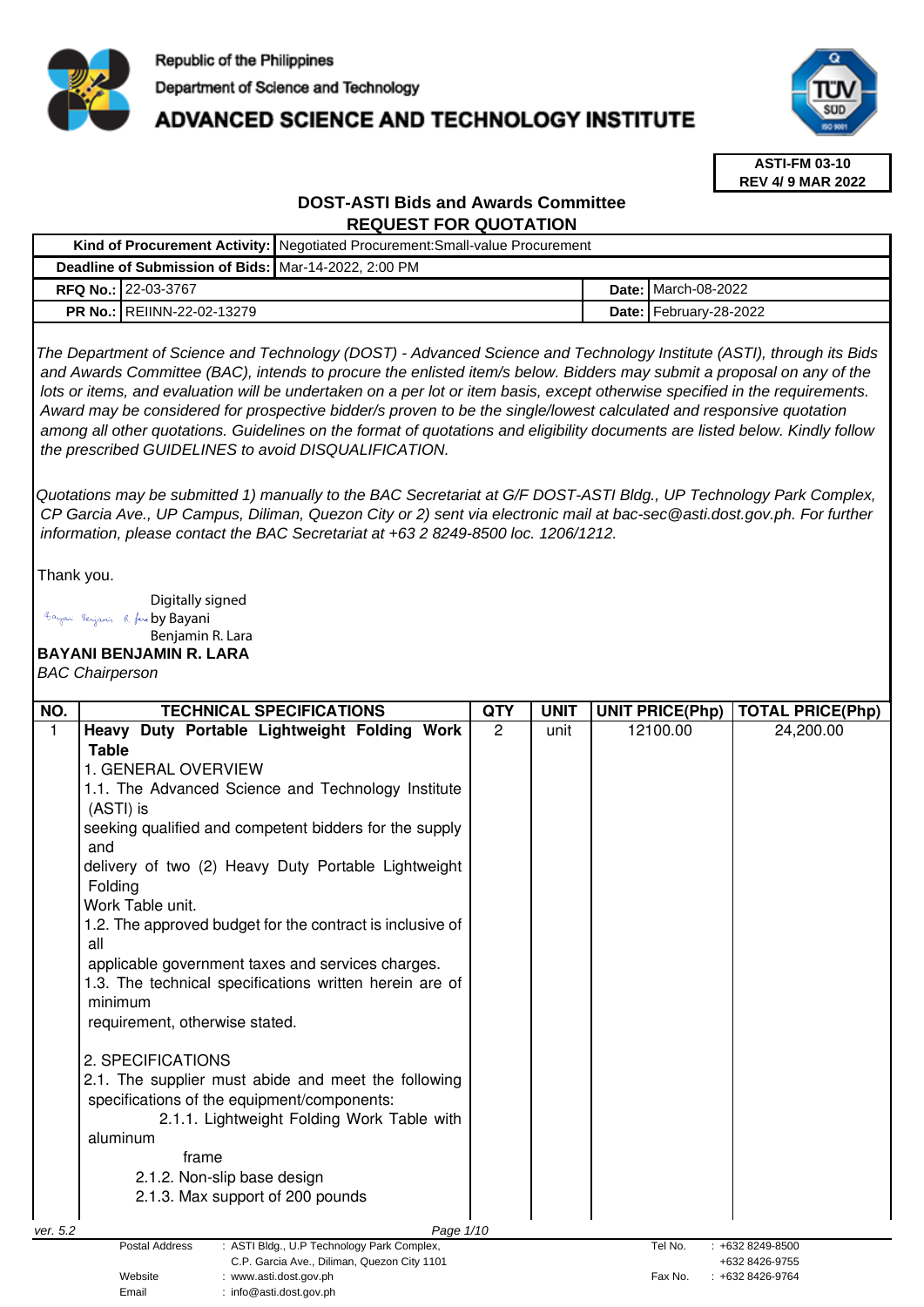|                       | 2.1.4. Approximate folding table opening size:                                                               |    |      |         |           |
|-----------------------|--------------------------------------------------------------------------------------------------------------|----|------|---------|-----------|
|                       | 47" x 23.6 " x 27.5"<br>2.1.5. Approximate folded size: 23.6"x23.6"x3.9                                      |    |      |         |           |
|                       | 2.1.6. Approximate tall stools size:                                                                         |    |      |         |           |
|                       | 9.8"x9.8"x15.3                                                                                               |    |      |         |           |
|                       | 2.1.7. Inclusive of 2 pcs stools which can be                                                                |    |      |         |           |
| folded                |                                                                                                              |    |      |         |           |
|                       | and stored inside the table.                                                                                 |    |      |         |           |
|                       | 2.1.8. Top of the table should be made of                                                                    |    |      |         |           |
|                       | mdf- waterproof, scratchproof                                                                                |    |      |         |           |
|                       | 3. WARRANTY                                                                                                  |    |      |         |           |
|                       | 3.1. All units must carry one (1) year warranty for other                                                    |    |      |         |           |
| parts and             |                                                                                                              |    |      |         |           |
|                       | services that covered defects in materials and                                                               |    |      |         |           |
|                       | workmanship.                                                                                                 |    |      |         |           |
|                       | 3.2. Replacement units should be provided for                                                                |    |      |         |           |
|                       | defective units,                                                                                             |    |      |         |           |
|                       | fifteen (15) calendar days upon receipt of notice from                                                       |    |      |         |           |
|                       | End-users/DOST-ASTI Property and Supply Section.<br>3.2.1. Defective units may be defined as units not       |    |      |         |           |
|                       | working upon                                                                                                 |    |      |         |           |
|                       | testing or units that have failed to work after testing                                                      |    |      |         |           |
|                       | within seven                                                                                                 |    |      |         |           |
|                       | (7) calendar days from purchase.                                                                             |    |      |         |           |
|                       |                                                                                                              |    |      |         |           |
|                       | 4. PAYMENT AND DELIVERY TERMS                                                                                |    |      |         |           |
| shall be              | 4.1. Delivery of Goods and/or performance of services                                                        |    |      |         |           |
|                       | made by the supplier within thirty (30) calendar days                                                        |    |      |         |           |
| upon                  |                                                                                                              |    |      |         |           |
|                       | issuance of Notice to Proceed.                                                                               |    |      |         |           |
|                       | 4.2. The Heavy Duty Portable Lightweight Folding Work                                                        |    |      |         |           |
| Table                 |                                                                                                              |    |      |         |           |
|                       | unit must be brand new and unused.                                                                           |    |      |         |           |
| 4.3.                  | Payment<br>shall<br>made<br>only<br>upon<br>be                                                               |    |      |         |           |
|                       | certification/acceptance<br>by End User to the effect that the Goods have been                               |    |      |         |           |
|                       | rendered or                                                                                                  |    |      |         |           |
|                       | delivered in accordance with the terms of this Contract                                                      |    |      |         |           |
|                       |                                                                                                              |    |      |         |           |
| and have              |                                                                                                              |    |      |         |           |
|                       | been duly inspected and accepted. No payment shall                                                           |    |      |         |           |
| be made               |                                                                                                              |    |      |         |           |
|                       | for services not yet rendered of for the supplies and                                                        |    |      |         |           |
|                       | material not                                                                                                 |    |      |         |           |
|                       | yet delivered under this Contract.                                                                           |    |      |         |           |
|                       | 4.4. The price of the bid must be inclusive of                                                               |    |      |         |           |
| fees.                 | government tax and                                                                                           |    |      |         |           |
|                       |                                                                                                              |    |      |         |           |
|                       | <b>Retractable, Folding Stool</b>                                                                            | 10 | unit | 1045.00 | 10,450.00 |
|                       | 1. GENERAL OVERVIEW                                                                                          |    |      |         |           |
|                       | 1.1. The Advanced Science and Technology Institute                                                           |    |      |         |           |
| (ASTI) is             | seeking qualified and competent bidders for the supply                                                       |    |      |         |           |
| and                   |                                                                                                              |    |      |         |           |
|                       | delivery of ten (10) Retractable, Folding Stool unit.                                                        |    |      |         |           |
|                       | 1.2. The approved budget for the contract is inclusive of                                                    |    |      |         |           |
| $\overline{2}$<br>all |                                                                                                              |    |      |         |           |
|                       | applicable government taxes and services charges.<br>1.3. The technical specifications written herein are of |    |      |         |           |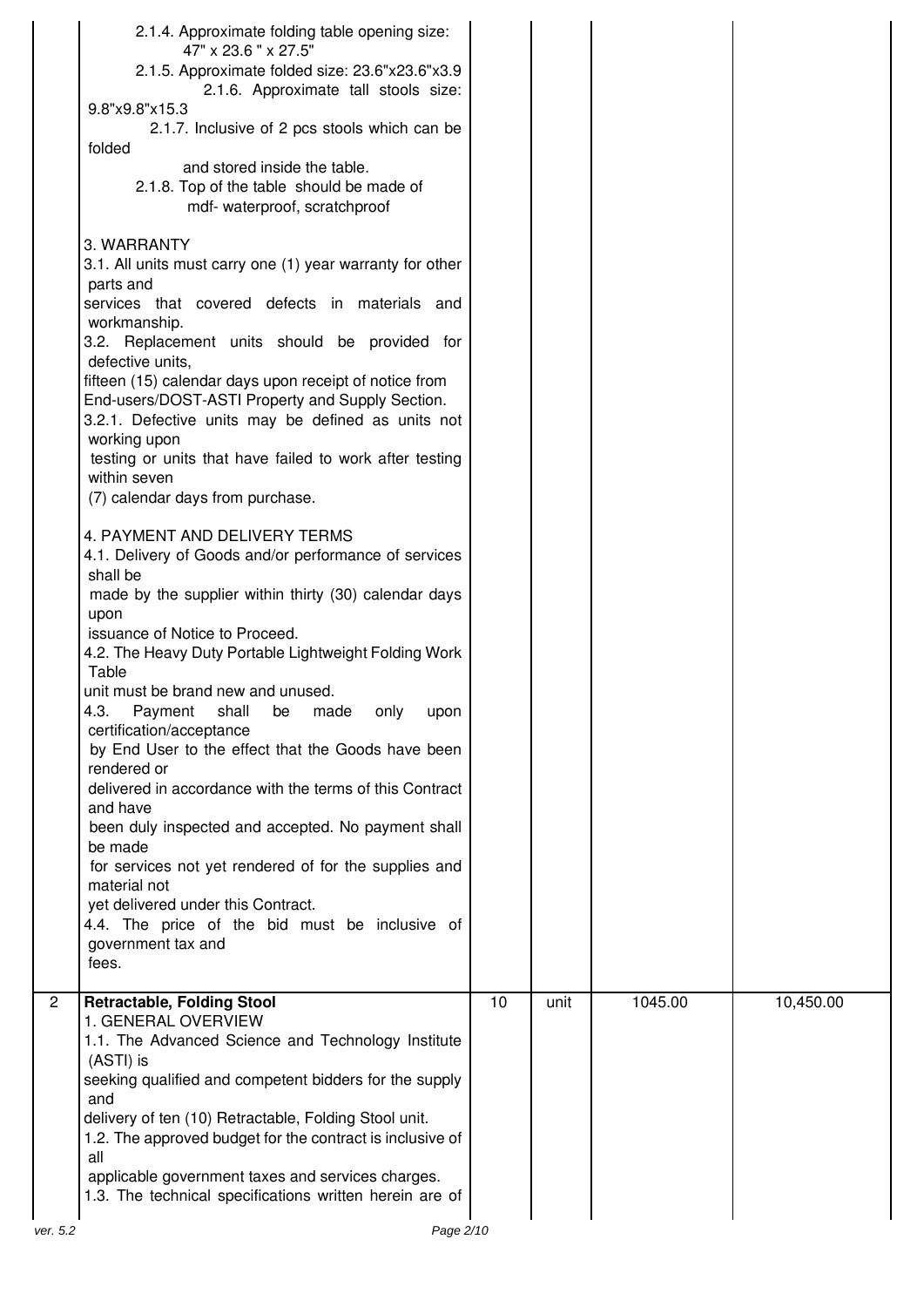| minimum<br>requirement, otherwise stated.                                              |   |      |         |          |
|----------------------------------------------------------------------------------------|---|------|---------|----------|
|                                                                                        |   |      |         |          |
| 2. SPECIFICATIONS                                                                      |   |      |         |          |
| 2.1. The supplier must abide and meet the following                                    |   |      |         |          |
| specifications of the equipment/components:                                            |   |      |         |          |
| 2.1.1. Portable, Sturdy Lightweight Stool, made<br>οf                                  |   |      |         |          |
| high quality poly-amide                                                                |   |      |         |          |
| 2.1.2. Holds up 330 Lbs.                                                               |   |      |         |          |
| 2.1.3. Collapsible stool which can be set within                                       |   |      |         |          |
| the range of 2.4 inch to 18inch                                                        |   |      |         |          |
| 2.1.4. Retractable folding stool with 1.25kg /                                         |   |      |         |          |
| 2.8lbs weight<br>2.1.5. with adjustable strap                                          |   |      |         |          |
|                                                                                        |   |      |         |          |
| 3. WARRANTY                                                                            |   |      |         |          |
| 3.1. All units must carry one (1) year warranty for other                              |   |      |         |          |
| parts and                                                                              |   |      |         |          |
| services that covered defects in materials and<br>workmanship.                         |   |      |         |          |
| 3.2. Replacement units should be provided for                                          |   |      |         |          |
| defective units.                                                                       |   |      |         |          |
| fifteen (15) calendar days upon receipt of notice from                                 |   |      |         |          |
| End-users/DOST-ASTI Property and Supply Section.                                       |   |      |         |          |
| 3.2.1. Defective units may be defined as units not                                     |   |      |         |          |
| working upon<br>testing or units that have failed to work after testing                |   |      |         |          |
| within seven                                                                           |   |      |         |          |
| (7) calendar days from purchase.                                                       |   |      |         |          |
|                                                                                        |   |      |         |          |
| 4. PAYMENT AND DELIVERY TERMS<br>4.1. Delivery of Goods and/or performance of services |   |      |         |          |
| shall be                                                                               |   |      |         |          |
| made by the supplier within thirty (30) calendar days                                  |   |      |         |          |
| upon                                                                                   |   |      |         |          |
| issuance of Notice to Proceed.                                                         |   |      |         |          |
| 4.2. The Retractable, Folding Stool unit must be brand<br>new and                      |   |      |         |          |
| unused.                                                                                |   |      |         |          |
| 4.3.<br>shall<br>made<br>Payment<br>be<br>only<br>upon                                 |   |      |         |          |
| certification/acceptance                                                               |   |      |         |          |
| by End User to the effect that the Goods have been                                     |   |      |         |          |
| rendered or                                                                            |   |      |         |          |
| delivered in accordance with the terms of this Contract<br>and have                    |   |      |         |          |
| been duly inspected and accepted. No payment shall                                     |   |      |         |          |
| be made                                                                                |   |      |         |          |
| for services not yet rendered of for the supplies and                                  |   |      |         |          |
| material not                                                                           |   |      |         |          |
| yet delivered under this Contract.                                                     |   |      |         |          |
| 4.4. The price of the bid must be inclusive of<br>government tax and                   |   |      |         |          |
| fees.                                                                                  |   |      |         |          |
| 3-in-1 Mobile Workcenter Tool Box Trolley Type                                         | 1 | unit | 5500.00 | 5,500.00 |
| 1. GENERAL OVERVIEW                                                                    |   |      |         |          |
| 1.1. The Advanced Science and Technology Institute                                     |   |      |         |          |
| (ASTI) is                                                                              |   |      |         |          |
| seeking qualified and competent bidders for the supply                                 |   |      |         |          |
| and                                                                                    |   |      |         |          |
| Page 3/10                                                                              |   |      |         |          |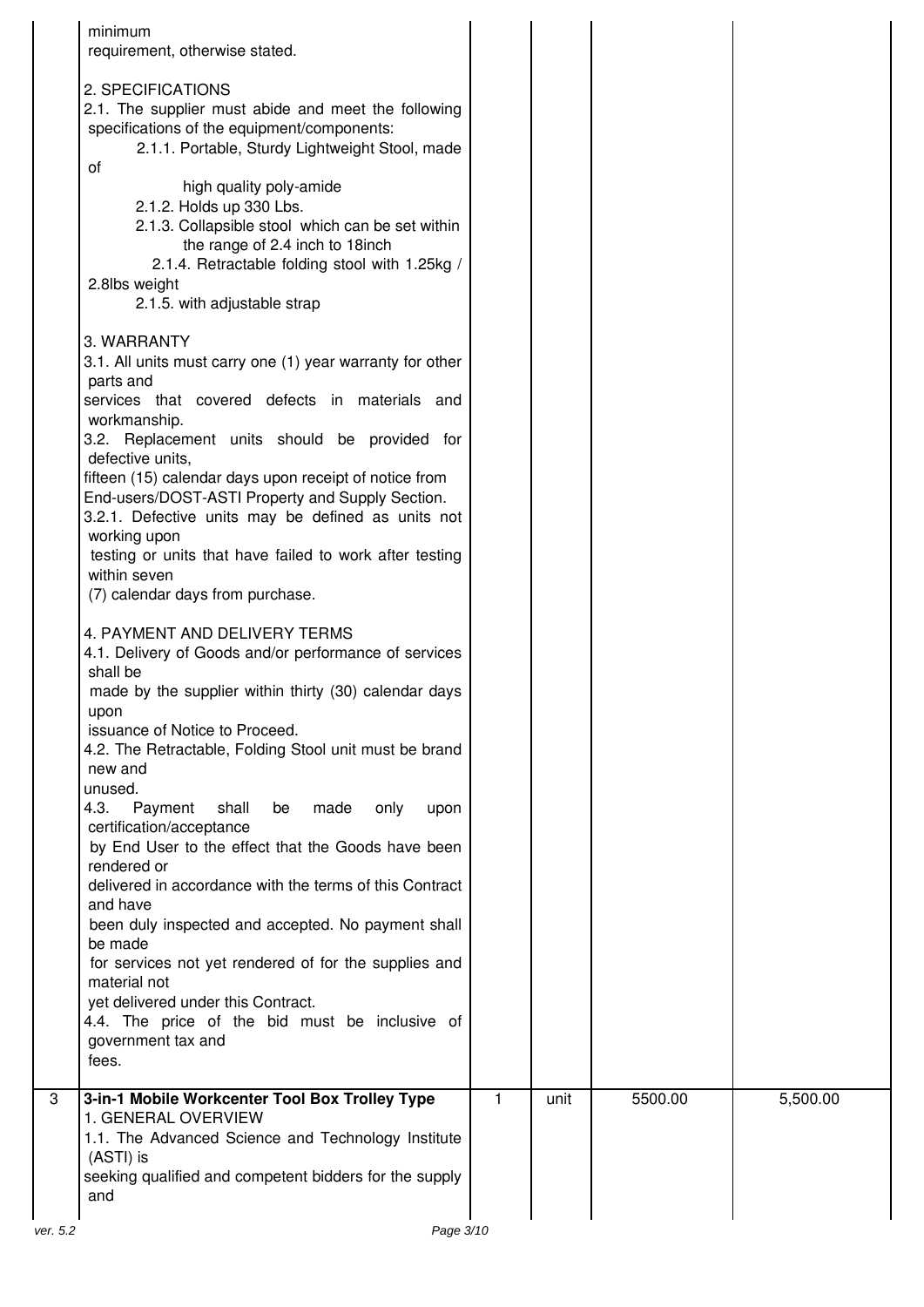delivery of one (1) 3-in-1 Mobile Workcenter Tool Box **Trolley** Type unit. 1.2. The approved budget for the contract is inclusive of all applicable government taxes and services charges. 1.3. The technical specifications written herein are of minimum requirement, otherwise stated. 2. SPECIFICATIONS 2.1. The supplier must abide and meet the following specifications of the equipment/components: 2.1.1. Includes detachable tool box unit + portable organizer + large bottom bin 2.1.2. 18 in. tool box for spacious tool storage 2.1.3. Removable tray allows enough space for larger tools to be stored underneath 2.1.4. Portable organizer for small parts with multiple compartments which can be carried outside of the main unit. 2.1.5. Large bottom bin for larger hand tools and power tools 2.1.6. Metal front and side latches for heavy duty usage 2.1.7. Side latches can be clicked shut with or without organizer 2.1.8. Large 7 in. wheels for on-site use 2.1.9. Approx Height : 24.8 in (629.92mm) 2.1.10. Approx Overall Length : 18.5 in (469.9mm) 2.1.11. Approx Width : 11in (279.4mm) 3. WARRANTY 3.1. All units must carry one (1) year warranty for other parts and services that covered defects in materials and workmanship. 3.2. Replacement units should be provided for defective units, fifteen (15) calendar days upon receipt of notice from End-users/DOST-ASTI Property and Supply Section. 3.2.1. Defective units may be defined as units not working upon testing or units that have failed to work after testing within seven (7) calendar days from purchase. 4. PAYMENT AND DELIVERY TERMS 4.1. Delivery of Goods and/or performance of services shall be made by the supplier within thirty (30) calendar days upon issuance of Notice to Proceed. 4.2. The 3-in-1 Mobile Workcenter Tool Box Trolley Type unit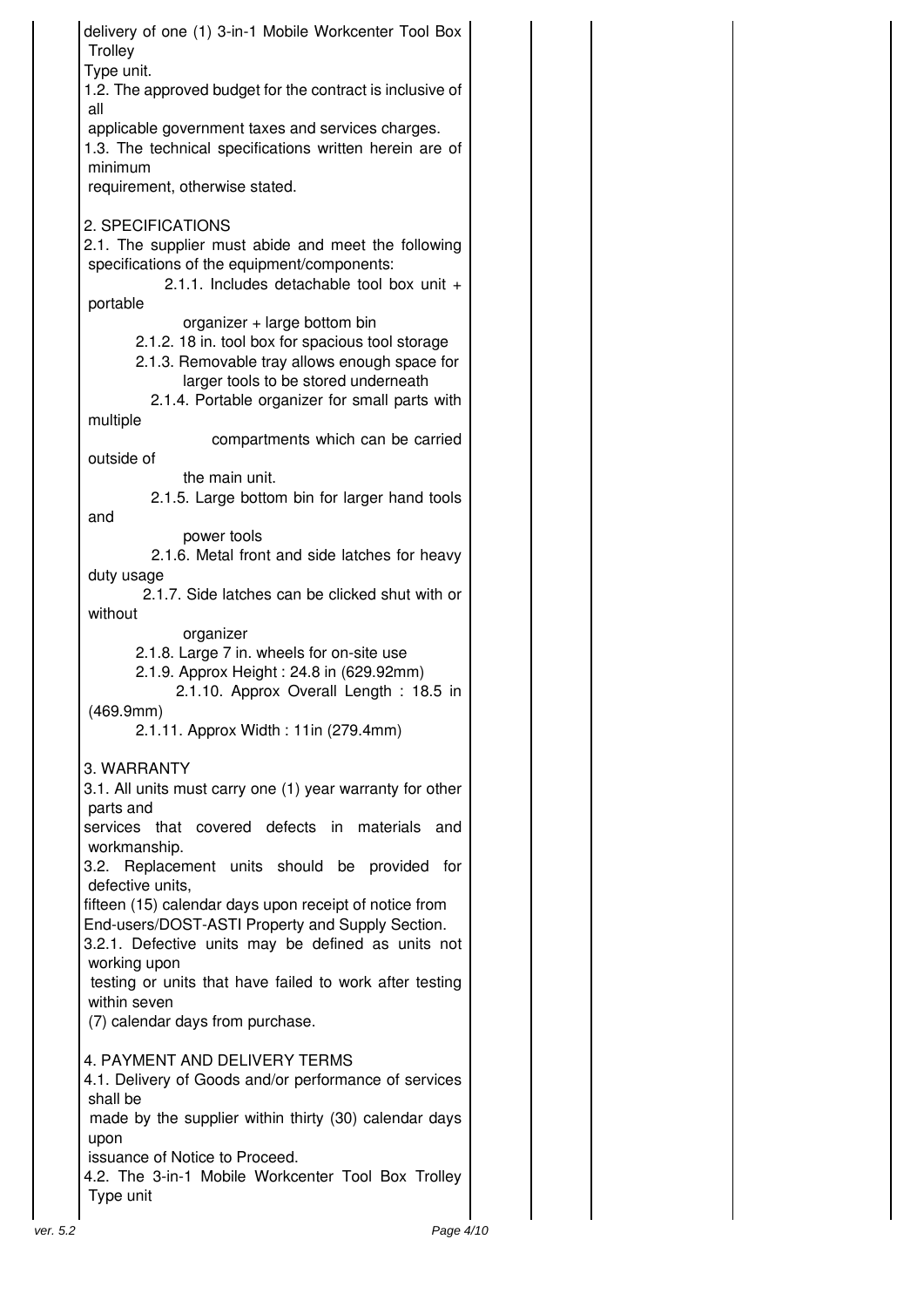|          | must be brand new and unused.<br>Payment<br>4.3.<br>shall<br>made<br>only<br>be<br>upon<br>certification/acceptance<br>by End User to the effect that the Goods have been<br>rendered or<br>delivered in accordance with the terms of this Contract<br>and have<br>been duly inspected and accepted. No payment shall<br>be made<br>for services not yet rendered of for the supplies and<br>material not<br>yet delivered under this Contract.<br>4.4. The price of the bid must be inclusive of<br>government tax and<br>fees.                                                                                                                                                                                                                                                                                                                                                                                                                                                                                                                                                                                                                                                                                                                                                                                                                                                                                                                                                                                                                         |    |      |        |          |
|----------|----------------------------------------------------------------------------------------------------------------------------------------------------------------------------------------------------------------------------------------------------------------------------------------------------------------------------------------------------------------------------------------------------------------------------------------------------------------------------------------------------------------------------------------------------------------------------------------------------------------------------------------------------------------------------------------------------------------------------------------------------------------------------------------------------------------------------------------------------------------------------------------------------------------------------------------------------------------------------------------------------------------------------------------------------------------------------------------------------------------------------------------------------------------------------------------------------------------------------------------------------------------------------------------------------------------------------------------------------------------------------------------------------------------------------------------------------------------------------------------------------------------------------------------------------------|----|------|--------|----------|
| 4        | High Impact Resistant Storage box with caster<br>wheels<br>1. GENERAL OVERVIEW<br>1.1. The Advanced Science and Technology Institute<br>(ASTI) is<br>seeking qualified and competent bidders for the supply<br>and<br>delivery of ten (10) High Impact Resistant Storage box<br>with<br>caster wheels unit.<br>1.2. The approved budget for the contract is inclusive of<br>all<br>applicable government taxes and services charges.<br>1.3. The technical specifications written herein are of<br>minimum<br>requirement, otherwise stated.<br>2. SPECIFICATIONS<br>2.1. The supplier must abide and meet the following<br>specifications of the equipment/components:<br>2.1.1. 58 liters or higher capacity<br>2.1.2. Color blue or any dark color<br>2.1.3. Heavy duty plastic material<br>2.1.4. Stackable storage box with caster wheels<br>3. WARRANTY<br>3.1. All units must carry one (1) year warranty for other<br>parts and<br>services that covered defects in materials and<br>workmanship.<br>3.2. Replacement units should be provided for<br>defective units,<br>fifteen (15) calendar days upon receipt of notice from<br>End-users/DOST-ASTI Property and Supply Section.<br>3.2.1. Defective units may be defined as units not<br>working upon<br>testing or units that have failed to work after testing<br>within seven<br>(7) calendar days from purchase.<br>4. PAYMENT AND DELIVERY TERMS<br>4.1. Delivery of Goods and/or performance of services<br>shall be<br>made by the supplier within thirty (30) calendar days<br>upon | 10 | unit | 730.00 | 7,300.00 |
| ver. 5.2 | Page 5/10                                                                                                                                                                                                                                                                                                                                                                                                                                                                                                                                                                                                                                                                                                                                                                                                                                                                                                                                                                                                                                                                                                                                                                                                                                                                                                                                                                                                                                                                                                                                                |    |      |        |          |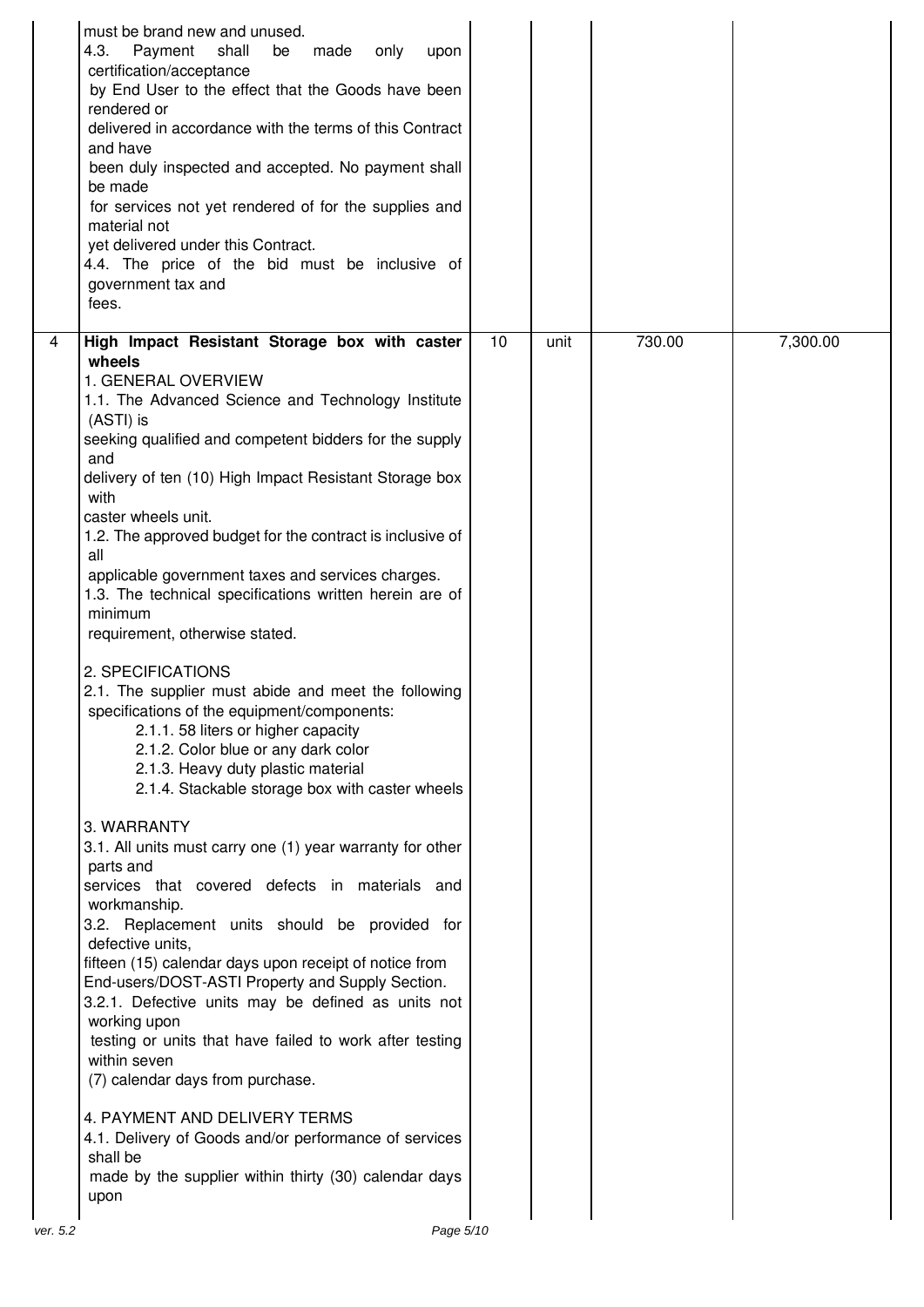|          | issuance of Notice to Proceed.<br>4.2. The High Impact Resistant Storage box with caster<br>wheels<br>unit must be brand new and unused.<br>4.3.<br>Payment<br>shall<br>be<br>made<br>only<br>upon<br>certification/acceptance<br>by End User to the effect that the Goods have been<br>rendered or<br>delivered in accordance with the terms of this Contract<br>and have<br>been duly inspected and accepted. No payment shall<br>be made<br>for services not yet rendered of for the supplies and<br>material not<br>yet delivered under this Contract.<br>4.4. The price of the bid must be inclusive of<br>government tax and<br>fees.                                                                                                                                                                                                                                                                                                                                                                                                                                                                                                                                                                                                                                                                                                                                                                         |    |    |        |          |
|----------|---------------------------------------------------------------------------------------------------------------------------------------------------------------------------------------------------------------------------------------------------------------------------------------------------------------------------------------------------------------------------------------------------------------------------------------------------------------------------------------------------------------------------------------------------------------------------------------------------------------------------------------------------------------------------------------------------------------------------------------------------------------------------------------------------------------------------------------------------------------------------------------------------------------------------------------------------------------------------------------------------------------------------------------------------------------------------------------------------------------------------------------------------------------------------------------------------------------------------------------------------------------------------------------------------------------------------------------------------------------------------------------------------------------------|----|----|--------|----------|
| 5        | <b>Heavy Duty Components Storage Box</b><br>1. GENERAL OVERVIEW<br>1.1. The Advanced Science and Technology Institute<br>(ASTI) is<br>seeking qualified and competent bidders for the supply<br>and<br>delivery of ten (10) Heavy Duty Components Storage<br>Box unit.<br>1.2. The approved budget for the contract is inclusive of<br>all<br>applicable government taxes and services charges.<br>1.3. The technical specifications written herein are of<br>minimum<br>requirement, otherwise stated.<br>2. SPECIFICATIONS<br>2.1. The supplier must abide and meet the following<br>specifications of the equipment/components:<br>2.1.1. Waterproof and heavy duty<br>2.1.2. With clear plastic lids and removable<br>dividers<br>2.1.3. Material: PP<br>2.1.4. Color: Black + Orange<br>2.1.5. Approx Size: (L) x (W) x (H) 22 x 15.6 x 6<br>cm/<br>8.66" x 6.14" x 2.36"<br>2.1.6. Ideal for storing items including nuts,<br>bolts,<br>screws, nails, general fixings and<br>components.<br>3. WARRANTY<br>3.1. All units must carry one (1) year warranty for other<br>parts and<br>services that covered defects in materials and<br>workmanship.<br>3.2. Replacement units should be provided for<br>defective units,<br>fifteen (15) calendar days upon receipt of notice from<br>End-users/DOST-ASTI Property and Supply Section.<br>3.2.1. Defective units may be defined as units not<br>working upon | 10 | pc | 473.00 | 4,730.00 |
| ver. 5.2 | Page 6/10                                                                                                                                                                                                                                                                                                                                                                                                                                                                                                                                                                                                                                                                                                                                                                                                                                                                                                                                                                                                                                                                                                                                                                                                                                                                                                                                                                                                           |    |    |        |          |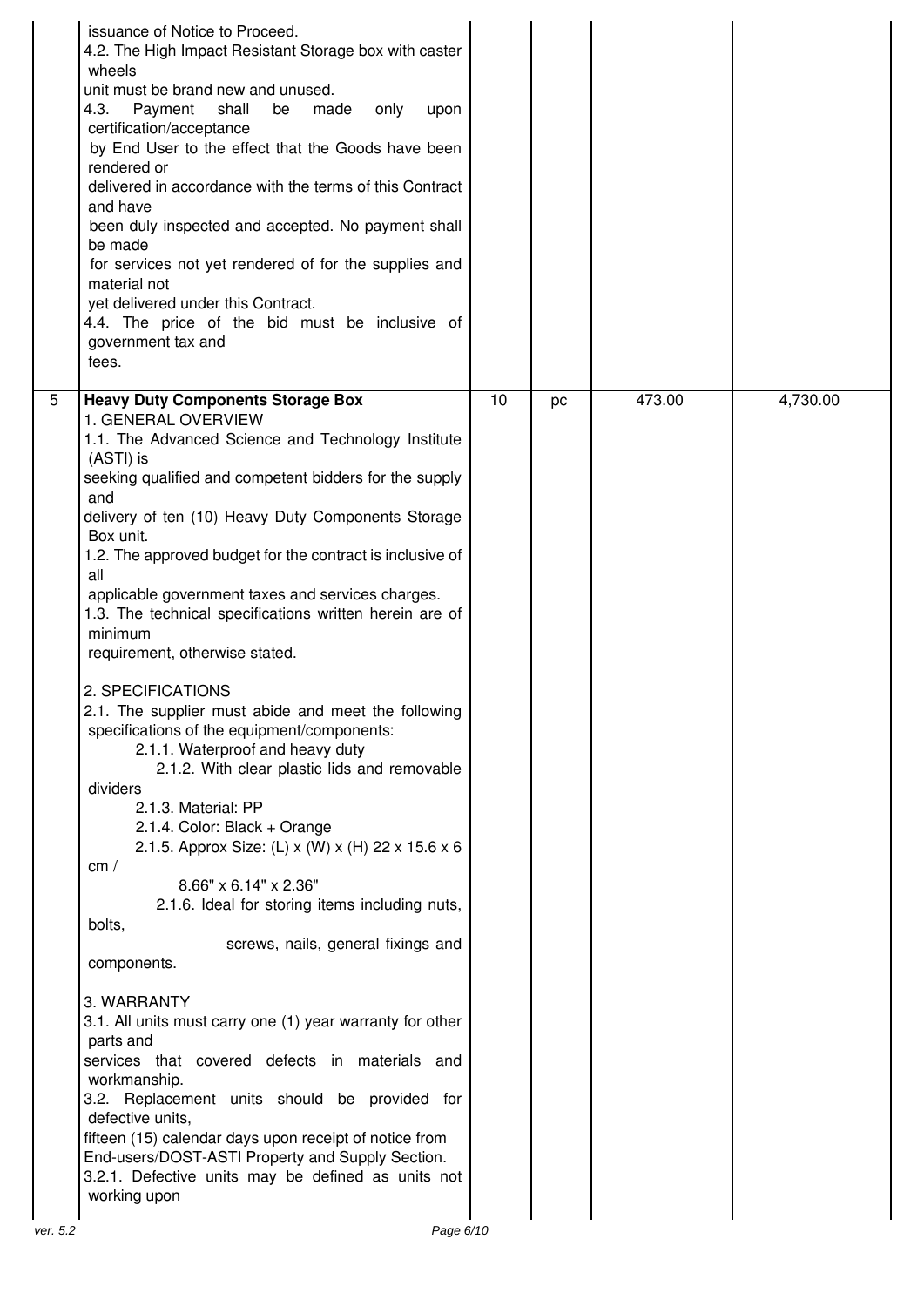| 6 | (7) calendar days from purchase.<br>4. PAYMENT AND DELIVERY TERMS<br>4.1. Delivery of Goods and/or performance of services<br>shall be<br>made by the supplier within thirty (30) calendar days<br>upon<br>issuance of Notice to Proceed.<br>4.2. The Heavy Duty Components Storage Box unit<br>must be<br>brand new and unused.<br>4.3. Payment<br>shall<br>made<br>be<br>only<br>upon<br>certification/acceptance<br>by End User to the effect that the Goods have been<br>rendered or<br>delivered in accordance with the terms of this Contract<br>and have<br>been duly inspected and accepted. No payment shall<br>be made<br>for services not yet rendered of for the supplies and<br>material not<br>yet delivered under this Contract.<br>4.4. The price of the bid must be inclusive of<br>government tax and<br>fees.<br><b>Collapsible Storage Box (55 Liters)</b><br>1. GENERAL OVERVIEW<br>1.1. The Advanced Science and Technology Institute          | 1 | unit | 935.00 | 935.00 |
|---|----------------------------------------------------------------------------------------------------------------------------------------------------------------------------------------------------------------------------------------------------------------------------------------------------------------------------------------------------------------------------------------------------------------------------------------------------------------------------------------------------------------------------------------------------------------------------------------------------------------------------------------------------------------------------------------------------------------------------------------------------------------------------------------------------------------------------------------------------------------------------------------------------------------------------------------------------------------------|---|------|--------|--------|
|   | (ASTI) is<br>seeking qualified and competent bidders for the supply<br>and<br>delivery of one (1) Collapsible Storage Box (55 Liters)<br>unit.<br>1.2. The approved budget for the contract is inclusive of<br>all<br>applicable government taxes and services charges.<br>1.3. The technical specifications written herein are of<br>minimum<br>requirement, otherwise stated.<br>2. SPECIFICATIONS<br>2.1. The supplier must abide and meet the following<br>specifications of the equipment/components:<br>2.1.1. Storage Feature: Collapsible, can be<br>stack up.<br>2.1.2. Supported weight: 3kg<br>2.1.3. Material: PP<br>2.1.4. Color: Black + Orange<br>2.1.5. Approximate size: 53cm x 35cm x 29 cm<br>(7cm after folding)<br>3. WARRANTY<br>3.1. All units must carry one (1) year warranty for other<br>parts and<br>services that covered defects in materials and<br>workmanship.<br>3.2. Replacement units should be provided for<br>defective units, |   |      |        |        |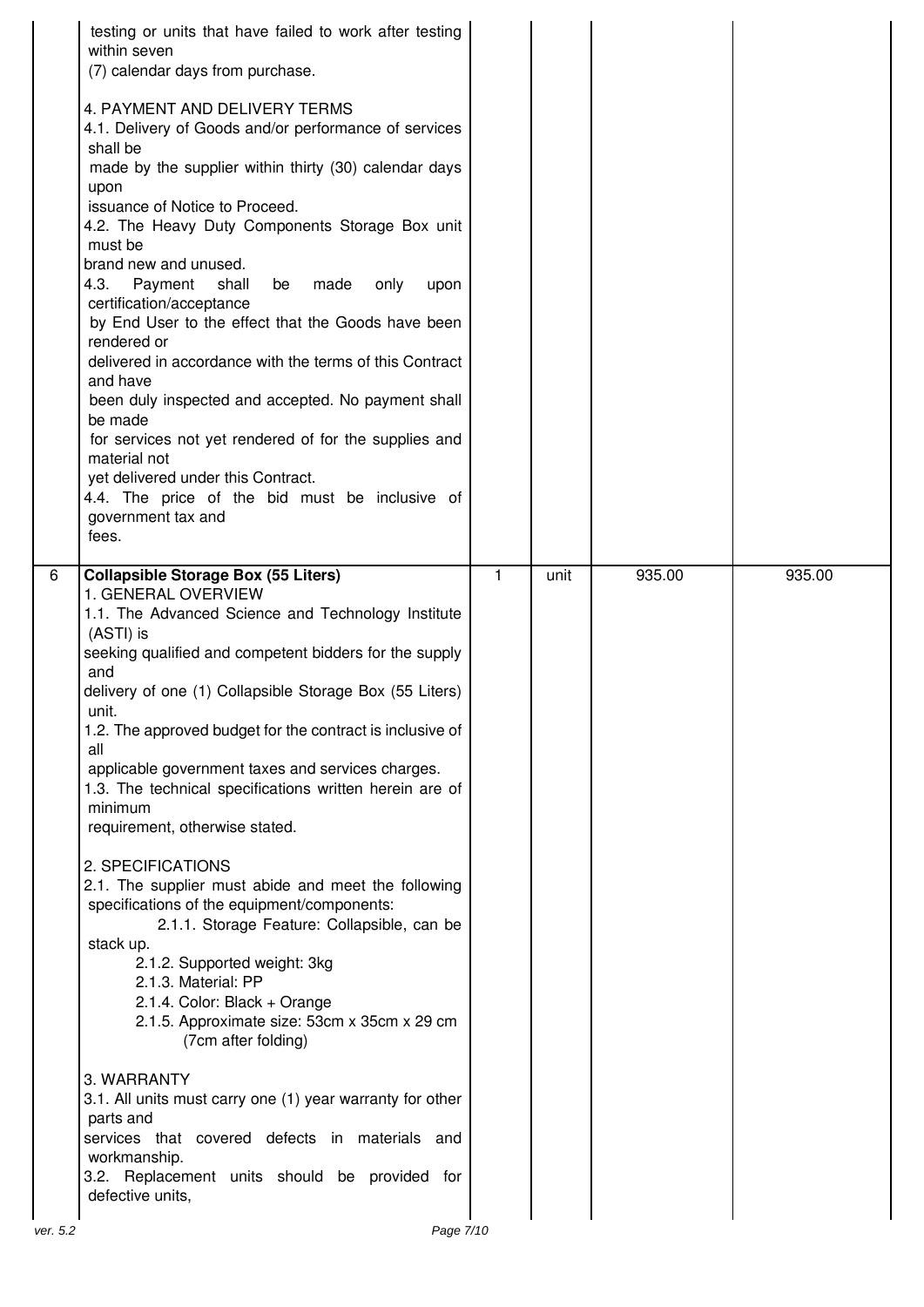|          | fifteen (15) calendar days upon receipt of notice from<br>End-users/DOST-ASTI Property and Supply Section.<br>3.2.1. Defective units may be defined as units not<br>working upon<br>testing or units that have failed to work after testing<br>within seven<br>(7) calendar days from purchase.<br>4. PAYMENT AND DELIVERY TERMS<br>4.1. Delivery of Goods and/or performance of services<br>shall be<br>made by the supplier within thirty (30) calendar days<br>upon<br>issuance of Notice to Proceed.<br>4.2. The Collapsible Storage Box (55 Liters) unit must<br>be<br>brand new and unused.<br>4.3.<br>shall<br>made<br>Payment<br>be<br>only<br>upon<br>certification/acceptance<br>by End User to the effect that the Goods have been<br>rendered or<br>delivered in accordance with the terms of this Contract<br>and have<br>been duly inspected and accepted. No payment shall<br>be made<br>for services not yet rendered of for the supplies and<br>material not<br>yet delivered under this Contract.<br>4.4. The price of the bid must be inclusive of<br>government tax and<br>fees. |   |      |         |          |
|----------|------------------------------------------------------------------------------------------------------------------------------------------------------------------------------------------------------------------------------------------------------------------------------------------------------------------------------------------------------------------------------------------------------------------------------------------------------------------------------------------------------------------------------------------------------------------------------------------------------------------------------------------------------------------------------------------------------------------------------------------------------------------------------------------------------------------------------------------------------------------------------------------------------------------------------------------------------------------------------------------------------------------------------------------------------------------------------------------------------|---|------|---------|----------|
| 7        | 10x10Ft 3x3M Folding Tent<br>1. GENERAL OVERVIEW<br>1.1. The Advanced Science and Technology Institute<br>(ASTI) is<br>seeking qualified and competent bidders for the supply<br>and<br>delivery of one (1) 10x10Ft 3x3M Folding Tent unit.<br>1.2. The approved budget for the contract is inclusive of<br>all<br>applicable government taxes and services charges.<br>1.3. The technical specifications written herein are of<br>minimum<br>requirement, otherwise stated.<br>2. SPECIFICATIONS<br>2.1. The supplier must abide and meet the following<br>specifications of the equipment/components:<br>2.1.1. Size: 3x3m (10x10ft) full set with frame<br>2.1.2. Canvas material 600D<br>2.1.3. Approx Weight: 15.5kg<br>2.1.4. Adjustable high: 175cm to 200cm<br>2.1.5. Bottom leg :100cm<br>2.1.6. High quality, waterproof<br>2.1.7. High quality, waterproof<br>2.1.8. Black powder coated steel frame<br>2.1.9. Rust & corrosion resistant<br>2.1.10. Flat metal feet<br>2.1.11. Easy installation<br>2.1.12. Suitable for outdoor use                                                     | 1 | unit | 3900.00 | 3,900.00 |
| ver. 5.2 | Page 8/10                                                                                                                                                                                                                                                                                                                                                                                                                                                                                                                                                                                                                                                                                                                                                                                                                                                                                                                                                                                                                                                                                            |   |      |         |          |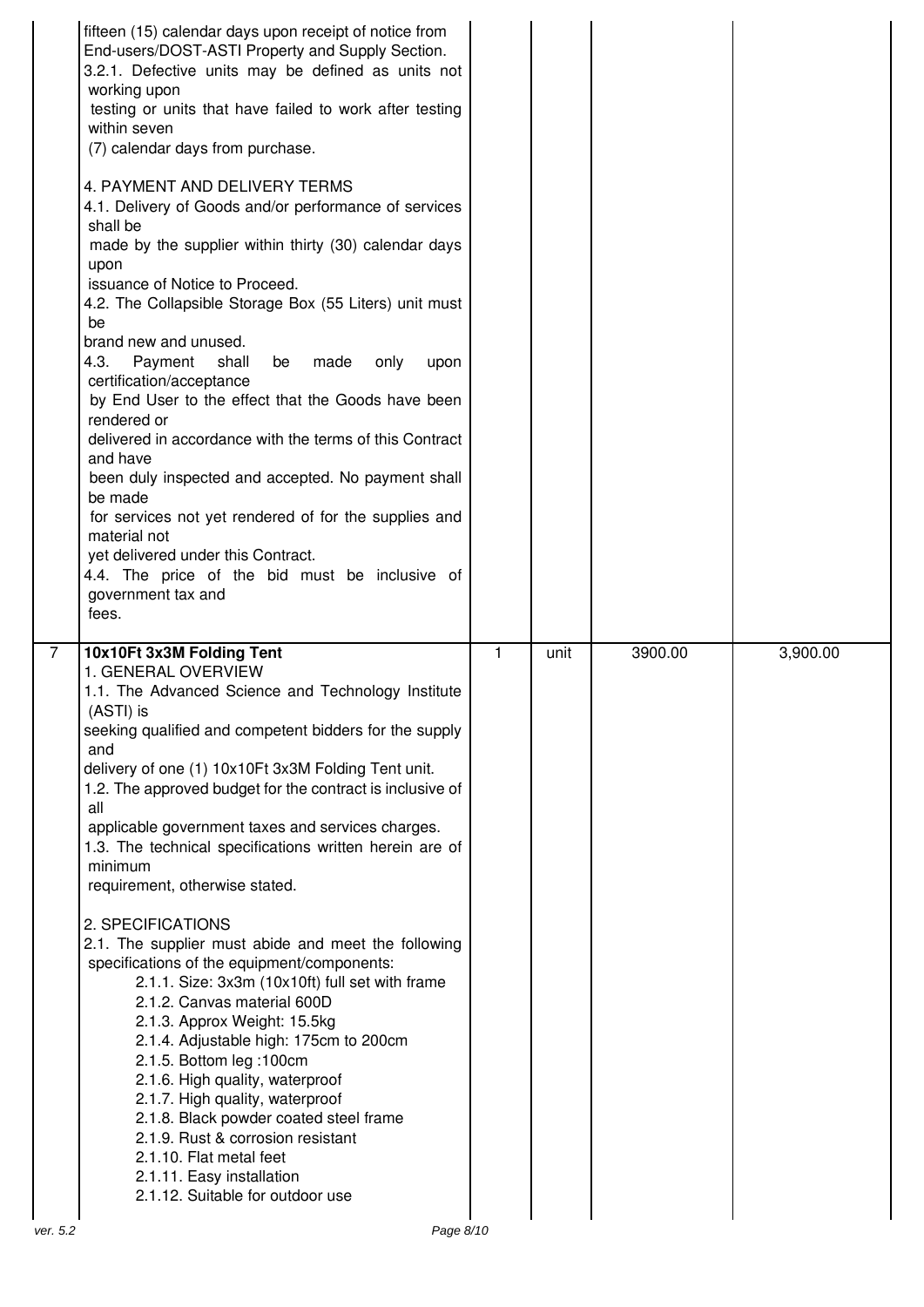| 3. WARRANTY                                               |  |               |
|-----------------------------------------------------------|--|---------------|
| 3.1. All units must carry one (1) year warranty for other |  |               |
| parts and                                                 |  |               |
| services that covered defects in materials and            |  |               |
| workmanship.                                              |  |               |
| 3.2. Replacement units should be provided for             |  |               |
| defective units,                                          |  |               |
| fifteen (15) calendar days upon receipt of notice from    |  |               |
| End-users/DOST-ASTI Property and Supply Section.          |  |               |
| 3.2.1. Defective units may be defined as units not        |  |               |
| working upon                                              |  |               |
| testing or units that have failed to work after testing   |  |               |
| within seven                                              |  |               |
| (7) calendar days from purchase.                          |  |               |
|                                                           |  |               |
| 4. PAYMENT AND DELIVERY TERMS                             |  |               |
| 4.1. Delivery of Goods and/or performance of services     |  |               |
| shall be                                                  |  |               |
| made by the supplier within thirty (30) calendar days     |  |               |
| upon                                                      |  |               |
| issuance of Notice to Proceed.                            |  |               |
| 4.2. The 10x10Ft 3x3M Folding Tent unit must be           |  |               |
| brand new                                                 |  |               |
| and unused.                                               |  |               |
| 4.3.<br>shall<br>made<br>Payment<br>be<br>only<br>upon    |  |               |
| certification/acceptance                                  |  |               |
| by End User to the effect that the Goods have been        |  |               |
| rendered or                                               |  |               |
| delivered in accordance with the terms of this Contract   |  |               |
| and have                                                  |  |               |
| been duly inspected and accepted. No payment shall        |  |               |
| be made                                                   |  |               |
| for services not yet rendered of for the supplies and     |  |               |
| material not                                              |  |               |
| yet delivered under this Contract.                        |  |               |
| 4.4. The price of the bid must be inclusive of            |  |               |
| government tax and                                        |  |               |
| fees.                                                     |  |               |
|                                                           |  |               |
| TOTAL APPROVED BUDGET FOR THE CONTRACT (ABC):             |  | Php 57,015.00 |

### **GUIDELINES**

#### **A. Content and Format of Quotations**

- 1. The Quotation/s must include the RFQ Number or the PR Number indicated above
- 2. Bidders must specify the BRAND NAMES and MODEL NAMES/NUMBER for the following goods:
	- a. Computer and electronic equipment and its accessories or peripherals
	- b. Software applications, programs, and digital licenses
	- c. Commercial off-the-shelf electronic devices or components
- 3. The Quotation/s must indicate the registered business name of the company (or individual), business address and contact number. It must also include the full name and signature of the company's authorized representative.
- 4. BIR Certificate of Registration for new DOST-ASTI suppliers.

#### **B. Eligibiliy Requirements**

Pursuant to Annex "H" or Consolidated Guidelines for the Alternative Methods of Procurement of the 2016 Implementing Rules and Regulations (IRR) of Republic Act (RA) No. 9184, the following documents shall be submitted except for Repeat Order, Shopping under Section 52.1(a), and Negotiated Procurement under Sections 53.1 (Two-Failed Biddings), and 53.5 (Agency-to-Agency):